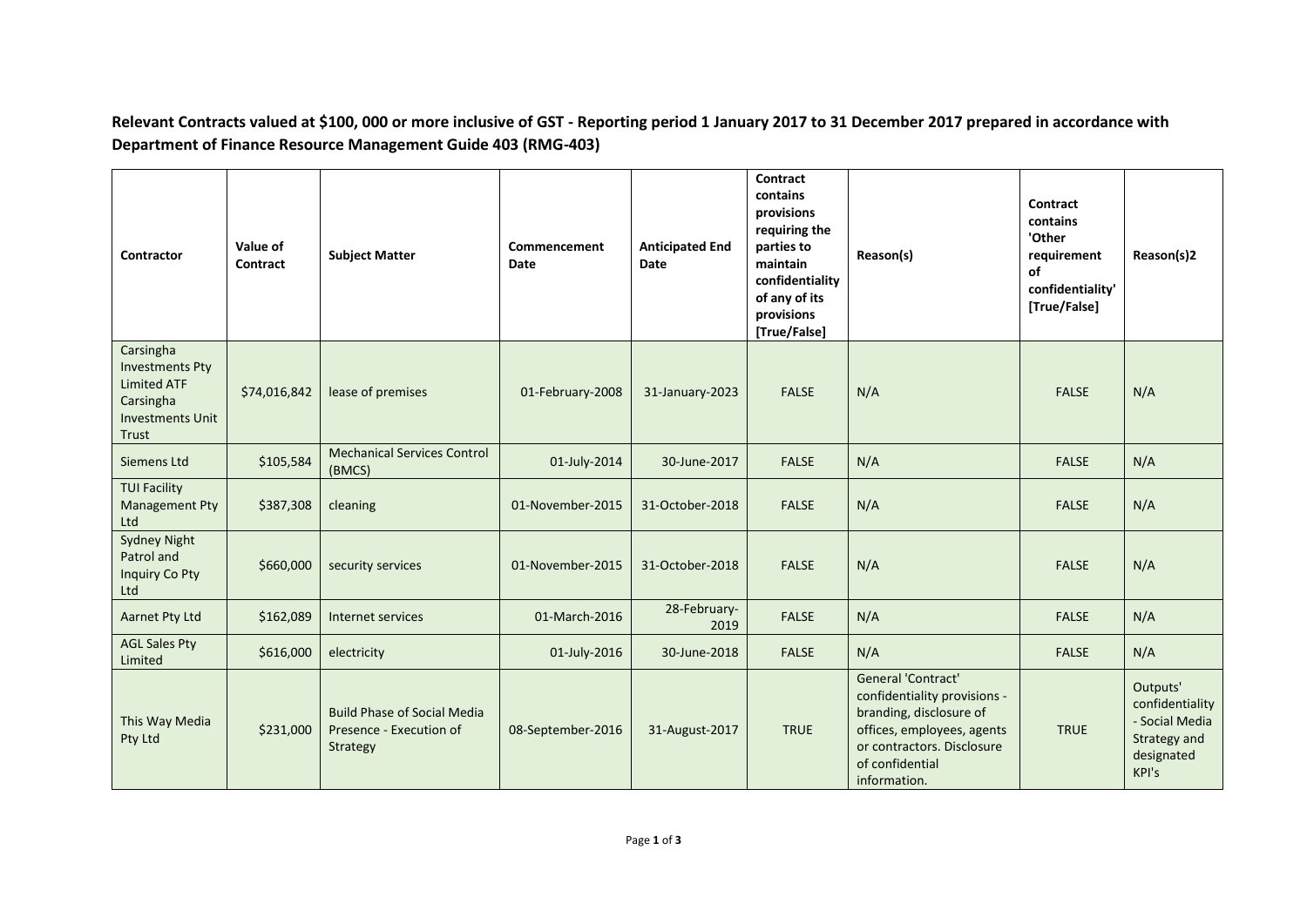| Contractor                                                           | Value of<br>Contract | <b>Subject Matter</b>                                                                                                                                                                                                   | Commencement<br>Date | <b>Anticipated End</b><br><b>Date</b> | <b>Contract</b><br>contains<br>provisions<br>requiring the<br>parties to<br>maintain<br>confidentiality<br>of any of its<br>provisions<br>[True/False] | Reason(s)                                                                                                                                                                    | Contract<br>contains<br>'Other<br>requirement<br>of<br>confidentiality'<br>[True/False] | Reason(s)2 |
|----------------------------------------------------------------------|----------------------|-------------------------------------------------------------------------------------------------------------------------------------------------------------------------------------------------------------------------|----------------------|---------------------------------------|--------------------------------------------------------------------------------------------------------------------------------------------------------|------------------------------------------------------------------------------------------------------------------------------------------------------------------------------|-----------------------------------------------------------------------------------------|------------|
| V/Line Pty Ltd                                                       | \$154,116            | <b>General Projects</b><br>Announcement Training and<br><b>Performance Results</b><br><b>Announcement Training</b>                                                                                                      | 01-October-2016      | 30-June-2017                          | <b>FALSE</b>                                                                                                                                           | N/A                                                                                                                                                                          | <b>FALSE</b>                                                                            | N/A        |
| <b>SOFC Pty Ltd</b>                                                  | \$124,612            | building works (masters<br>space)                                                                                                                                                                                       | 21-November-2016     | 10-March-2017                         | <b>FALSE</b>                                                                                                                                           | N/A                                                                                                                                                                          | <b>FALSE</b>                                                                            | N/A        |
| <b>Endeavour Air</b><br><b>Conditioning Pty</b><br>Ltd               | \$124,531            | air conditioning                                                                                                                                                                                                        | 28-February-2017     | 28-February-<br>2017                  | <b>FALSE</b>                                                                                                                                           | N/A                                                                                                                                                                          | <b>FALSE</b>                                                                            | N/A        |
| New Zealand<br><b>Film Commission</b>                                | \$128,300            | delivery of "A to Z of<br>Producing" course                                                                                                                                                                             | 08-April-2017        | 15-December-<br>2017                  | <b>FALSE</b>                                                                                                                                           | N/A                                                                                                                                                                          | <b>FALSE</b>                                                                            | N/A        |
| Screen Australia                                                     | \$171,000            | Funding of Talent Camp,<br>(project goal to increase<br>diversity and inclusion in the<br>screen industries by<br>providing career<br>enhancement opportunities<br>to talented storytellers from<br>diverse backgrounds | 01-May-2017          | 22-January-2018                       | <b>TRUE</b>                                                                                                                                            | General 'Contract'<br>confidentiality provisions -<br>branding, disclosure of<br>offices, employees, agents<br>or contractors. Disclosure<br>of confidential<br>information. | <b>FALSE</b>                                                                            | N/A        |
| Shanghai Media<br>Group                                              | \$270,000            | production training course                                                                                                                                                                                              | 24-July-2017         | 17-August-2017                        | <b>FALSE</b>                                                                                                                                           | N/A                                                                                                                                                                          | <b>FALSE</b>                                                                            | N/A        |
| Shanghai Media<br>Group                                              | \$152,776            | production training course                                                                                                                                                                                              | 24-July-2017         | 17-August-2017                        | <b>FALSE</b>                                                                                                                                           | N/A                                                                                                                                                                          | <b>FALSE</b>                                                                            | N/A        |
| Australia China<br>Culture &<br>Education<br><b>Exchange Pty Ltd</b> | \$206,146            | transportation,<br>accommodation and<br>catering for SMG staff and<br>course participants                                                                                                                               | 24-July-2017         | 17-August-2017                        | <b>FALSE</b>                                                                                                                                           | N/A                                                                                                                                                                          | <b>FALSE</b>                                                                            | N/A        |